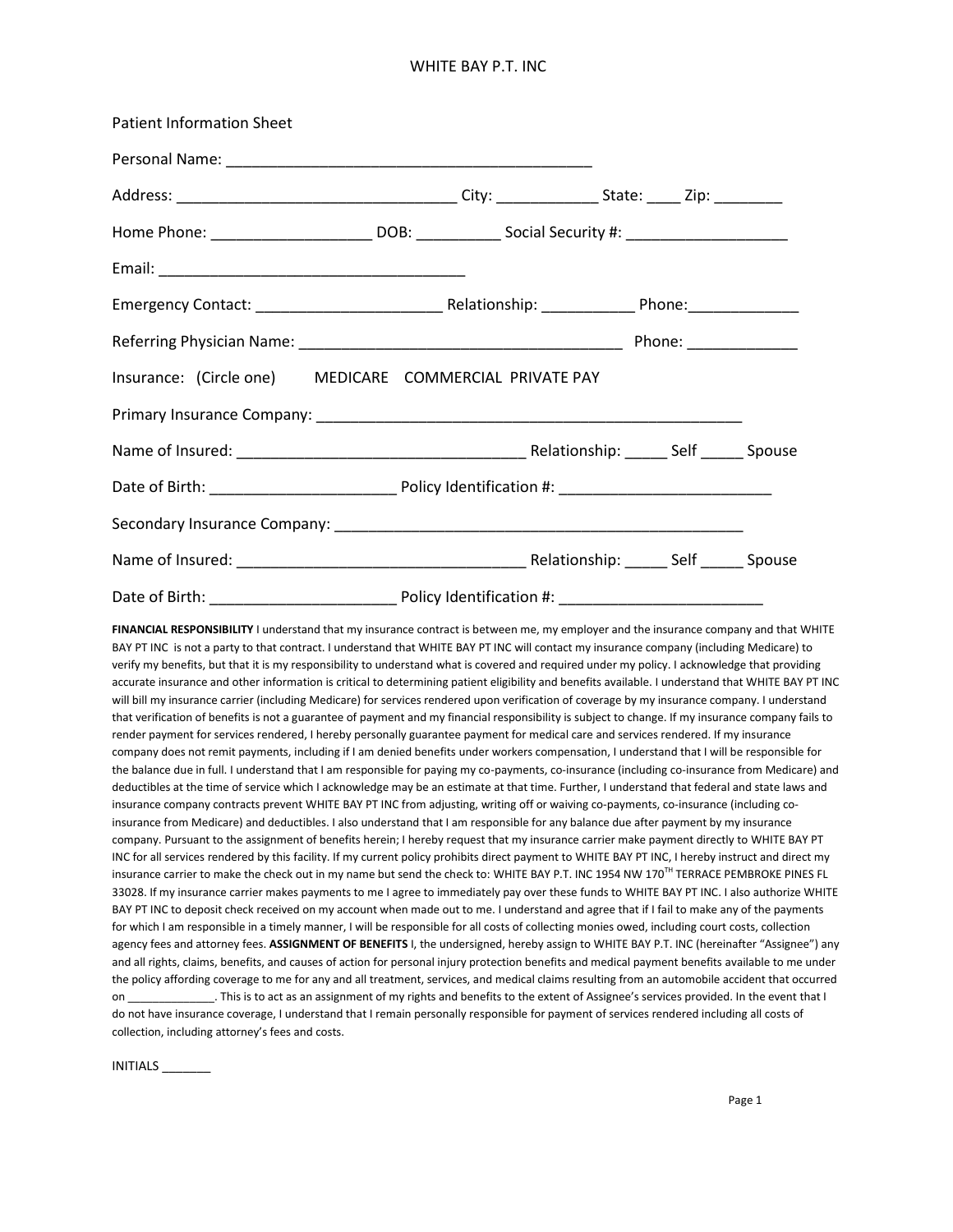### WHITE BAY P.T. INC

**Consent to Receive Medical Care:** I give authorization to WHITE BAY P.T. INC and/or its staff and agents to evaluate and treat me during my participation in therapy (this includes immediate First Aid and treatment, physical exam, follow-up care, exercise, and rehabilitation). I understand that any WHITE BAY P.T. INC Physical Therapy staff has the authority to prevent me from further participation because of an injury and/or because of any undue liability to WHITE BAY P.T. INC.

INITIALS: \_\_\_\_\_\_\_\_\_

**Health Insurance Portability and Accountability Act Release (HIPAA):** I have read and fully understand the Notice of Privacy Practices. I was given a copy of the Notice of Privacy Practices and hereby give WHITE BAY P.T. INC permission to release my medical information for purposes of billing and medical consultation.

INITIALS: \_\_\_\_\_\_\_\_\_

**Assumption of Risk:** I understand that although WHITE BAY P.T. INC and its staff take precautions to safeguard my health and safety, serious and potentially debilitating injuries can and do occur while participating in physical activity. I know that it is extremely important that I consider and be ever mindful of the risks that are involved in such activities as Physical Therapy. I feel comfortable with and accept these risks and hereby release Physical Therapy and Wellness,LLC and its entire staff from any and all liability.

INITIALS: \_\_\_\_\_\_\_\_\_

**Attendance Policy:** I understand that I am responsible for my appointed times and will give 24 hour notice for cancellation or be subjected to a \$20 cancellation fee. There are no guarantees to resheduling since openings due to cancellations are unpredictable.

INITIALS \_\_\_\_\_\_\_

**Consent for Treatment in a Group Setting**: WHITE BAY P.T. INC in compliance with Federal HIPAA Regulations is committed to protecting our patient's health information and privacy. Our therapists and staff will be making every effort to ensure that your protected health information ("PHI") is kept private. However, due to the nature of the open setting of our therapy area, your treatment may be performed in the presence of other individuals. In some instances it is possible that other patients, family members or friends, and staff will overhear information relating to your treatment, diagnosis, and insurance benefits. Unless you indicate in writing to the contrary, by signing this Consent Form you are agreeing that it is possible for other patients to overhear trivial information regarding your treatment and consenting to the disclosure of this inconsequential information to any other individuals who may be present in the therapy area.

INITIALS \_\_\_\_\_\_\_

**Direct Access- no RX required:** I agree to be evaluated and treated by a therapist without an Rx from a physician or other healthcare practitioner per Florida Statute- 30 consecutive days (4 weeks) from date of evaluation. A signed POC or RX by a Healthcare Practitioner of choice after 30 days would need to be obtained for continued care.

| INITIALS:                                  |             |  |  |  |
|--------------------------------------------|-------------|--|--|--|
| PRINTED NAME:                              |             |  |  |  |
|                                            | DATE: $/$ / |  |  |  |
| SIGNATURE OF RESPONSIBLE PARTY OR GUARDIAN |             |  |  |  |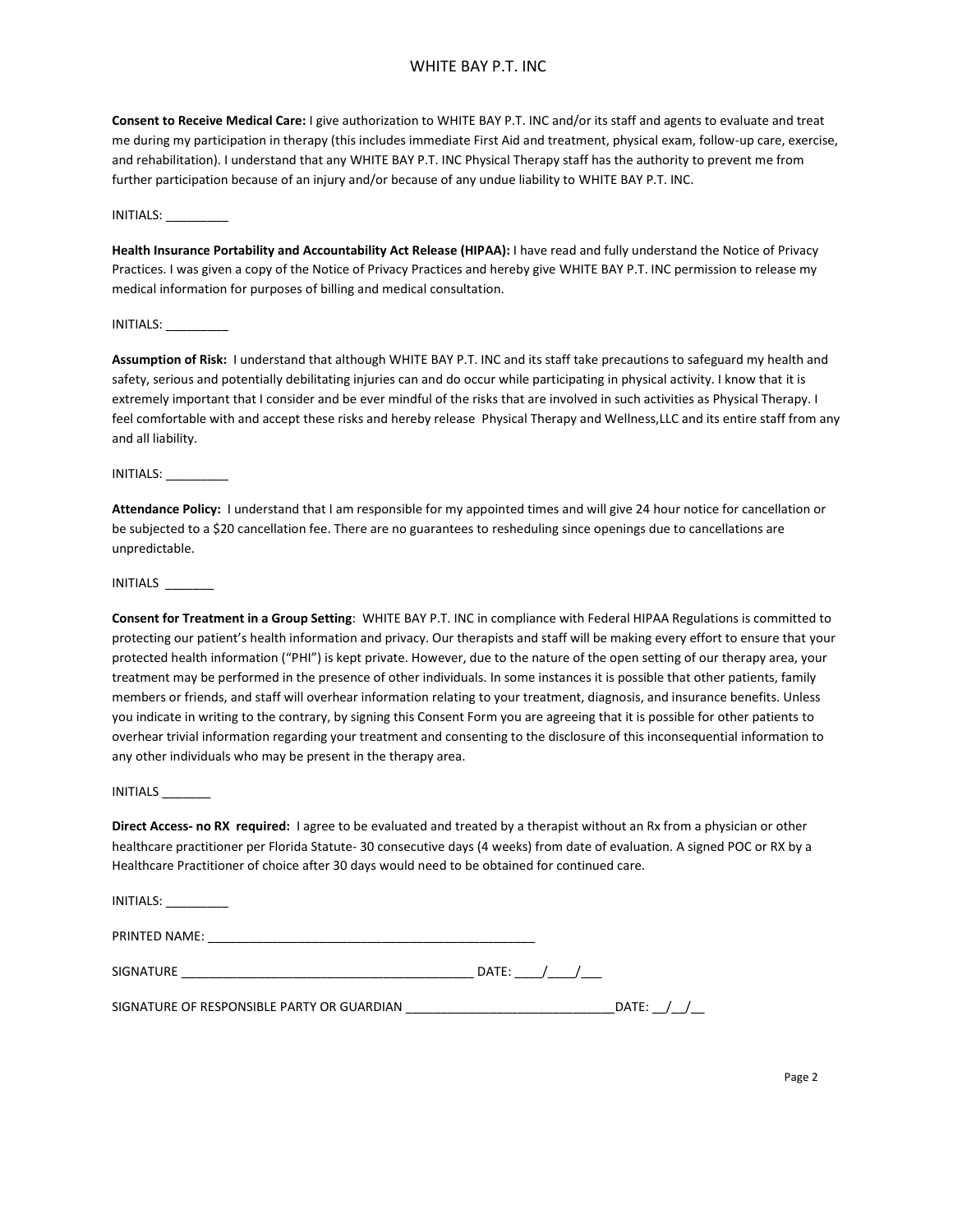# NOTICE OF PRIVACY PRACTICES THIS NOTICE DESCRIBES HOW MEDICAL INFORMATION ABOUT YOU MAY BE USED AND DISCLOSED AND HOW YOU CAN GET ACCESS TO THIS INFORMATION. PLEASE REVIEW IT CAREFULLY.

Your medical information is the information gathered by your therapists or other caregivers during the time you are being treated by WHITE BAY PT INC. It is private, and no one without a legitimate need to know may have access to it. WHITE BAY PT INC. is required by law to maintain the privacy of your health information and to provide you with a notice of its legal duties and privacy practices. In the unlikely event that your medical information becomes unsecured, WHITE BAY PT INC. will provide you with prompt notification. WHITE BAY PT INC. will not use or disclose your health information except as described in this Notice of Privacy Practices ("Notice"). This Notice applies to all of the medical records generated during your participation in WHITE BAY PT INC programs and services. EXAMPLES OF DISCLOSURE FOR TREATMENT, PAYMENT AND HEALTH OPERATIONS The following categories describe the ways that WHITE BAY PT INC may use and disclose your health information: Treatment: WHITE BAY PT INC will use your health information in the provision and coordination of your healthcare. We may disclose all or any portion of your medical record information to your physician, consulting physician(s), nurses and other healthcare providers who have a legitimate need for such information in the care and continued treatment of the patient. Payment: WHITE BAY PT INC may release medical information about you for the purposes of determining coverage, billing, claims management, medical data processing and reimbursement. The information may be released to an insurance company, third-party payor or other entity (or their authorized representatives) involved in the payment of your medical bill and may include copies or excerpts of your medical record that are necessary for payment of your account. For example, a bill sent to a third party payor may include information that identifies you, your diagnosis, the procedures and supplies used. Routine Healthcare Operations: WHITE BAY PT INC may use and disclose your medical information during routine healthcare operations, including quality assurance, utilization review, internal auditing, accreditation, certification, licensing or credentialing activities of each rehabilitation clinic ("Clinic"), medical research and educational purposes. Business Associates: WHITE BAY PT INC may use and disclose certain medical information about you to its business associates. A business associate is an individual or entity under contract with WHITE BAY PT INC to perform or assist WHITE BAY PT INC in a function or activity that necessitates the use or disclosure of medical information. Examples of business associates include but are not limited to, a copy service used by the Clinic to copy medical records, consultants, independent contractors, accountants, lawyers, medical transcriptionists and third party billing companies. WHITE BAY PT INC requires the business associate to protect the confidentiality of your medical information. In addition, WHITE BAY PT INC requires any subcontractor of WHITE BAY PT INC business associate to protect the confidentiality of your medical information. Regulatory Agencies: WHITE BAY PT INC may disclose your medical information to public health or legal authorities charged with preventing or controlling disease, injury or disability. For example, billing practices may be audited by the State Auditor and records are subject to review by the Secretary of Health and Human Services and his/her authorized representatives. Workers' Compensation: WHITE BAY PT INC may release medical information about you for workers' compensation or similar programs that provide benefits for work-related injuries or illnesses. Military